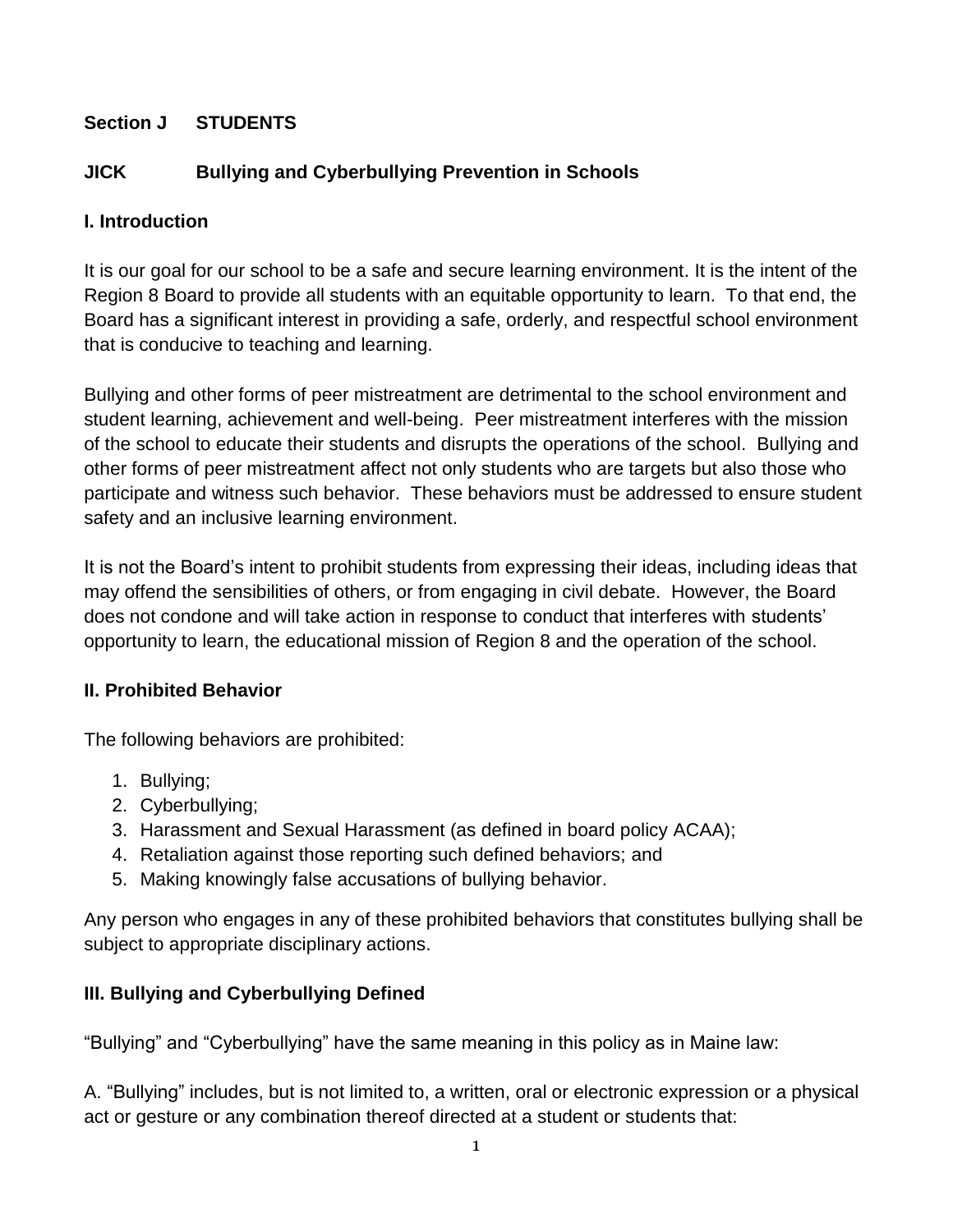- (1) Has, or a reasonable person would expect it to have, the effect of:
	- (a) Physically harming a student or damaging a student's property; or
	- (b) Placing a student in reasonable fear of physical harm or damage to the student's property;

#### **OR**

- (2) Interferes with the rights of a student by:
	- (a) Creating an intimidating or hostile educational environment for the student; or
	- (b) Interfering with the student's academic performance or ability to participate in or benefit from the services, activities or privileges provided by a school;

## **OR**

(3) Is based on a student's actual or perceived race, color, national origin, ancestry, religion, physical or mental disability, gender, sexual orientation or gender identity, or any other distinguishing characteristic, or is based on a student's association with a person with one or more of these actual or perceived characteristics, and that has the effect described in subparagraph (1) or (2) above. (These behaviors might also meet the criteria for harassment as defined in board policy ACAA: Harassment and Sexual Harassment of Students.)

Examples of conduct that may constitute bullying include, but are not limited to:

- 1. Repeated or pervasive taunting, name-calling, belittling, mocking, put-downs or demeaning humor;
- 2. Behavior that is likely to harm someone by damaging or manipulating his or her relationships with others, including but not limited to gossip, spreading rumors and social exclusion;
- 3. Non-verbal threats and/or intimidations such as use of aggressive, menacing or disrespectful gestures;
- 4. Threats of harm to a student, to his/her possessions, or to other individuals, whether transmitted verbally or in writing;
- 5. Blackmail, extortion, demands for protection money, or involuntary loans or donations;
- 6. Blocking access to school property or facilities;
- 7. Stealing or hiding books, backpacks or other possessions;
- 8. Stalking; and
- 9. Physical contact or injury to another person or his/her property.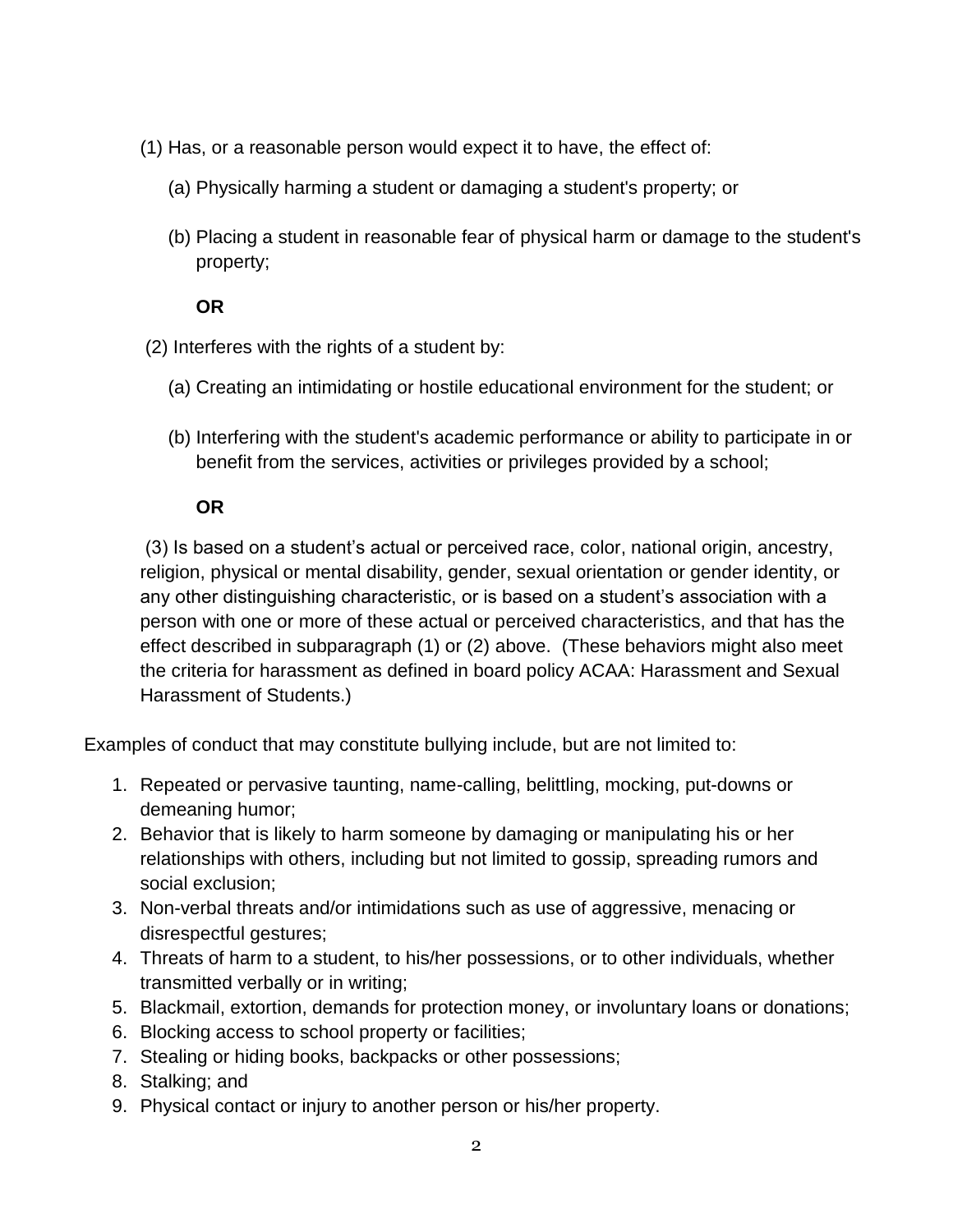B. "Cyberbullying" means bullying through the use of technology or any electronic communication, including, but not limited to, a transfer of signs, signals, writing, images, sounds, data or intelligence of any nature transmitted by the use of any electronic device, including, but not limited to, a computer, telephone, cellular telephone, text messaging device and personal digital assistant.

Examples of conduct that may constitute cyberbullying include, but are not limited to the following actions on any electronic medium:

- 1. Posting slurs or rumors or displaying any defamatory, inaccurate, disparaging, violent, abusive, profane, or sexually oriented material about a student on a website, an app, in social media, or any other electronic platform;
- 2. Posting misleading or fake photographs or digital video footage of a student on websites or creating fake websites or social networking profiles in the guise of posing as the targeted student;
- 3. Impersonating or representing another student through use of that other student's electronic device or account to send e-mail, text messages, instant messages (IM), phone calls or other messages on a social media website;
- 4. Sending e-mail, text messages, IM, or leaving voice mail messages that are mean or threatening, or so numerous as to bombard the target's e-mail account, IM account or cell phone; and
- 5. Using a camera phone or digital video camera to take and/or send embarrassing or "sexting" photographs of other students.

C. "Retaliation" means an act or gesture against a student for asserting or alleging an act of bullying. "Retaliation" also includes knowingly falsely reporting an act of bullying.

D. "Substantiated" means that the outcomes of the investigation on the Responding Form (JICK-E2) provide clear evidence to prove that bullying or cyberbullying, as defined in policy, did occur.

E. "Alternative discipline" means disciplinary action other than suspension or expulsion from school that is designed to correct and address the root causes of a student's specific misbehavior while retaining the student in class or school, or restorative school practices to repair the harm done to relationships and persons from the student's misbehavior.

# **IV. Application of Policy**

A. This policy applies to any student, school employee, contractor, visitor or volunteer who engages in conduct that constitutes bullying or retaliation, all of whom have the responsibility to comply with this policy.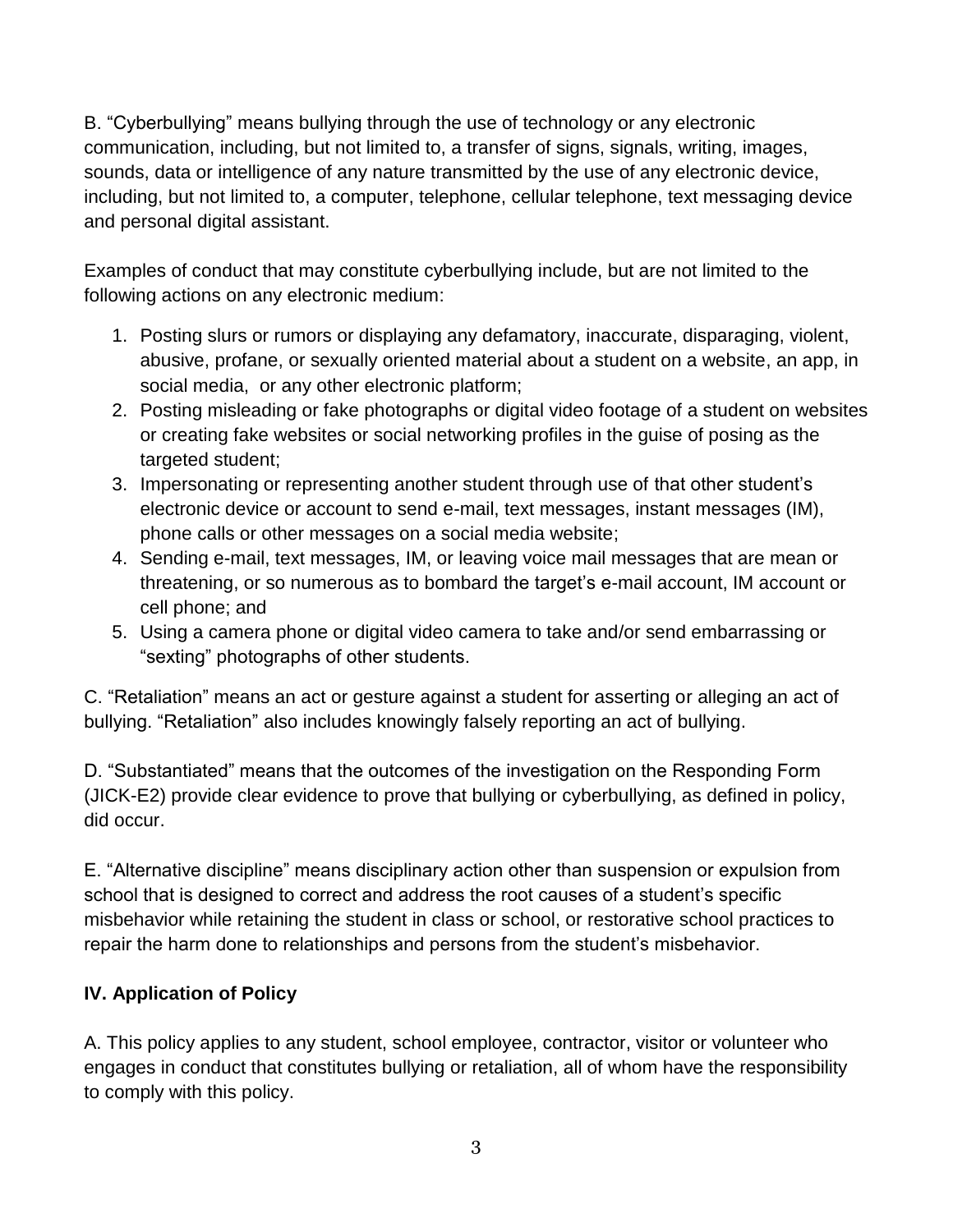- B. This policy applies to bullying that:
	- 1. Takes place at school or on school grounds, meaning: a school building; property on which a school building or facility is located; and property that is owned, leased or used by a school for a school-sponsored activity, function, program, instruction or training. "School grounds" also includes school-related transportation vehicles.
	- 2. Takes place while students are being transported to or from school or school-sponsored events in Region 8 vehicles (any bullying that takes place on vehicles from the sending schools will be reported to and addressed by the sending school);
	- 3. Takes place at any school-sponsored event, activity, function, program, instruction or training; or
	- 4. Takes place elsewhere or through the use of technology, but only if the bullying also infringes on the rights of the student at school as set forth in this policy's definition of bullying.

# **V. Reporting**

*Refer to the Reporting Form – JICK-E1*

Bullying or suspected bullying is reportable in person or in writing (including anonymously) to school personnel.

A. School staff, coaches and advisors for extracurricular and cocurricular activities are required to report alleged incidents of bullying to the Assistant Director or other school personnel designated by the Director. Any other adult working or volunteering in a school will be encouraged to promptly report observed or suspected alleged incidents of bullying to the Assistant Director or school personnel designated by the Director.

B. Students who are believed to have been bullied or are aware of incidents of bullying are strongly encouraged to report this behavior to a staff member or school administrator.

C. Parents and other adults who believe that an incident of bullying has occurred are encouraged to report this behavior to a staff member or school administrator.

D. Acts of reprisal or retaliation against any person who reports an alleged incident of bullying are prohibited. Any student who is determined to have knowingly falsely accused another of bullying shall be subject to disciplinary consequences.

# **VI. Responding**

*Refer to the Responding Form – JICK-E2*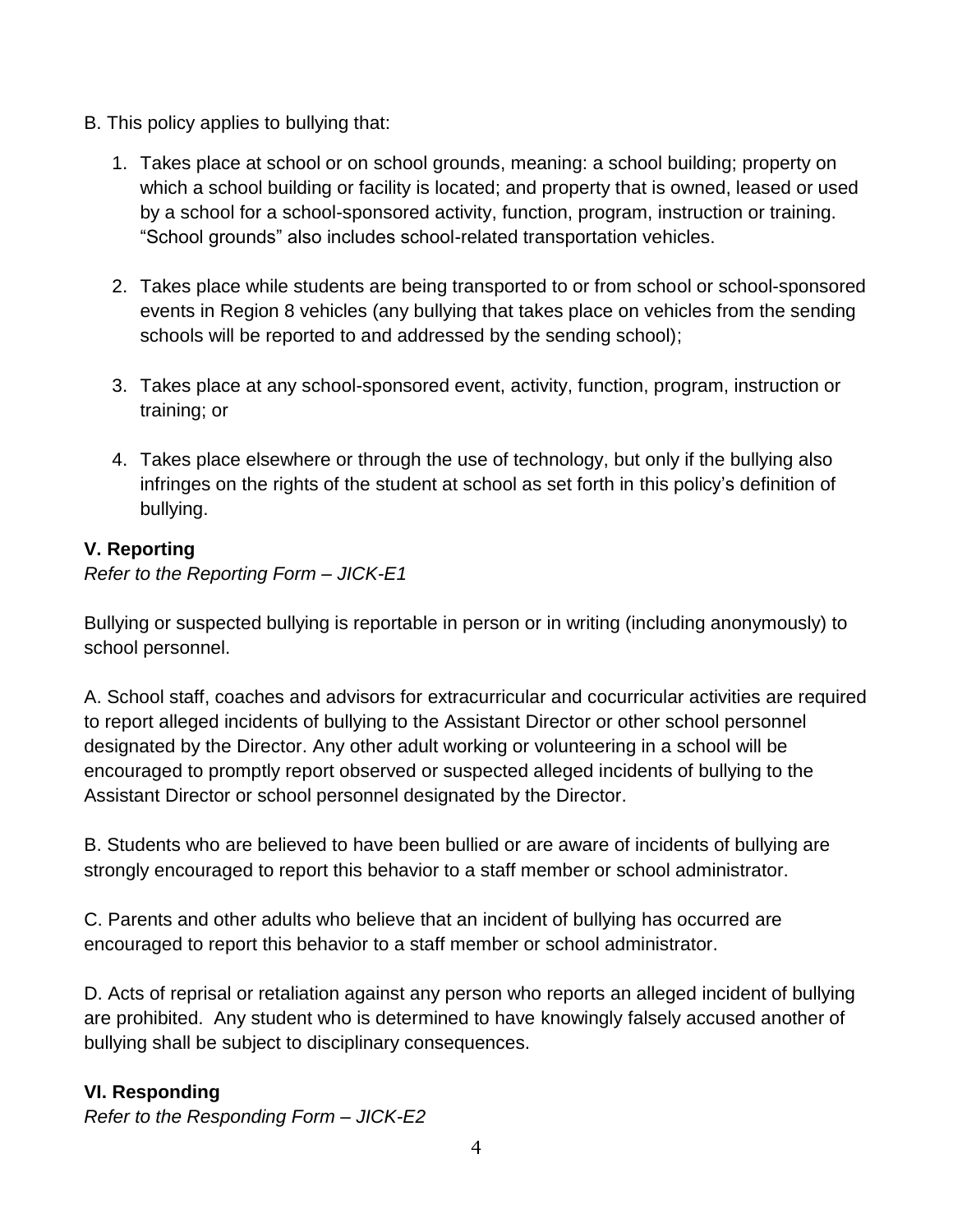The Assistant Director or the Director's designee will:

A. Promptly investigate and respond to allegations of bullying behavior;

B. Keep written documentation of all allegations of bullying behavior and outcomes of the investigations, and report alleged and substantiated incidents to the Director;

C. Inform parent(s) or guardian(s) of the student(s) who was alleged to have bullied AND of the student(s) who was believed to have been bullied that a report of an alleged incident of bullying has been made;

D. Communicate to the parent(s) or guardian(s) of a student(s) who was believed to have been bullied the measures being taken to ensure the safety of the student(s) who was believed to have been bullied and to prevent further acts of bullying;

E. Inform parent(s) or guardian(s) of the students involved the findings of the investigation and actions to be taken.

F. Communicate with local or state law enforcement agency if it's believed that the pursuit of criminal charges or a civil action under the Maine Civil Rights Act may be appropriate.

## **VII. Remediation**

*Refer to the Remediation Form – JICK-E3*

The Assistant Director or the Director's designee will:

A. Identify the specific nature(s) of the incident.

B. Apply disciplinary actions, which may include but are not limited to, imposing a series of graduated consequences that include alternative discipline. In determining the appropriate response to students who engage in bullying behavior, school administrators should consider the type of behaviors, the frequency and/or pattern of behaviors, and other relevant circumstances. Alternative discipline includes, but is not limited to:

- 1. Meeting with the student and the student's parents/guardian;
- 2. Reflective activities, such as requiring the student to write an essay about the student's misbehavior;
- 3. Mediation, but only when there is mutual conflict between peers, rather than one-way negative behavior, and both parties voluntarily choose this option;
- 4. Counseling;
- 5. Anger management;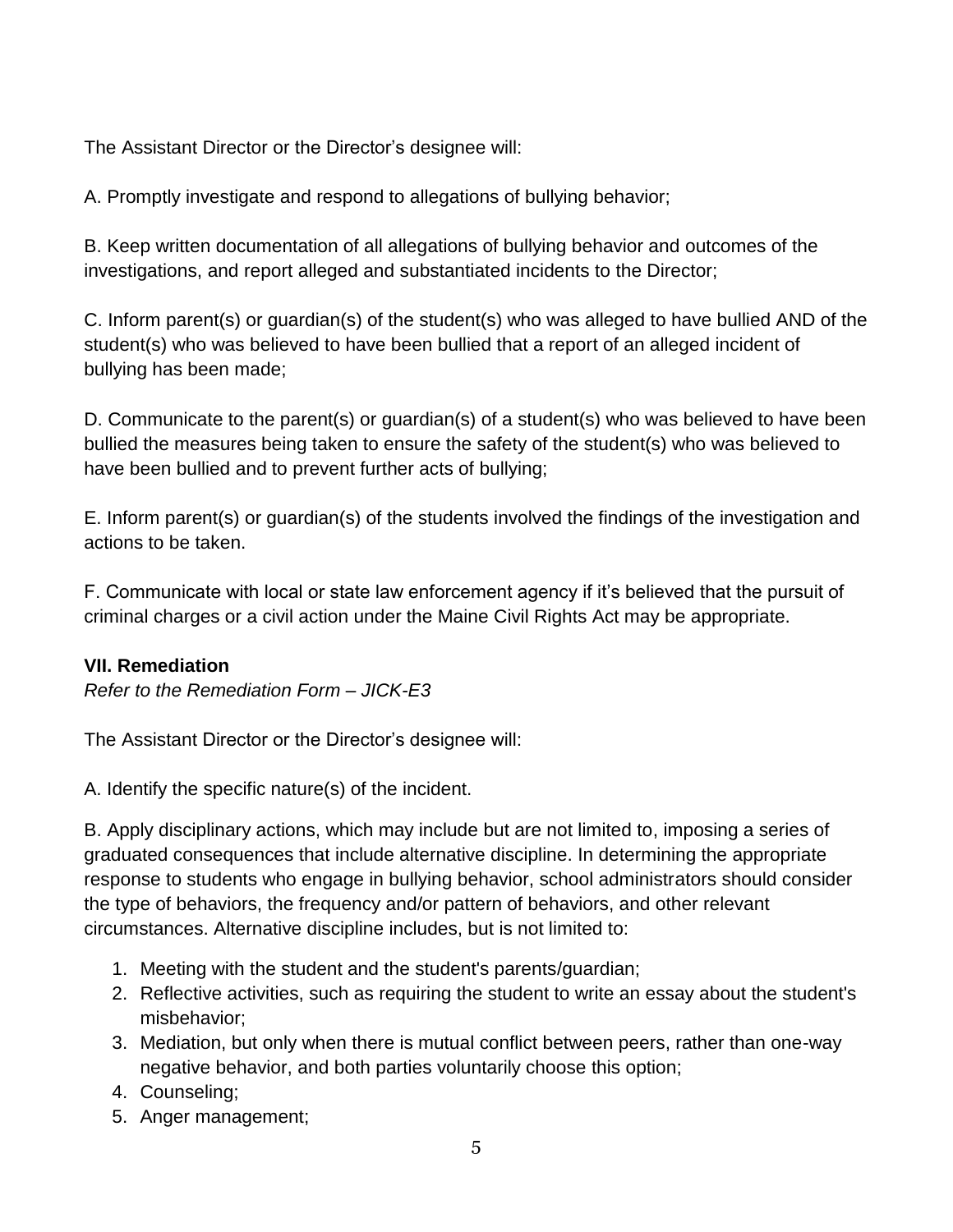- 6. Health counseling or intervention;
- 7. Mental health counseling;
- 8. Participation in skills building and resolution activities, such as social-emotional cognitive skills building, resolution circles and restorative conferencing;
- 9. Community service; and
- 10.In-school detention or suspension, which may take place during lunchtime, after school or on weekends.

C. Remediate any substantiated incident of bullying to counter the negative impact of the bullying and reduce the risk of future bullying incidents, which may include referring the victim, perpetrator or other involved persons to counseling or other appropriate services;

# **VIII. Appeal**

Notification shall be provided to parent(s), guardian(s) and students of the right to appeal a decision of the Assistant Director or Director's designee related to taking or not taking remedial action in accordance with this policy. The appeals procedure must be consistent with other appeals procedures established by the Board and may include an appeal to the Director.

## **IX. Assignment of Responsibility**

- A. The Board is responsible for:
	- 1. Annually providing written versions of this policy and related procedures to students, parents, guardians, volunteers, administrators, teachers and school staff.
	- 2. Posting this policy and related procedures on Region 8's publicly accessible website.
	- 3. Including in student handbooks a section that addresses in detail this policy and related procedures.
- B. The Director is responsible for:
	- 1. Oversight, implementation, and enforcement of this policy and its procedures.
	- 2. Designating a school administrator or other school personnel to administer the policies at the school level;
	- 3. Developing a procedure for publicly identifying the Director's designee or designees for administering the policies at the school level;